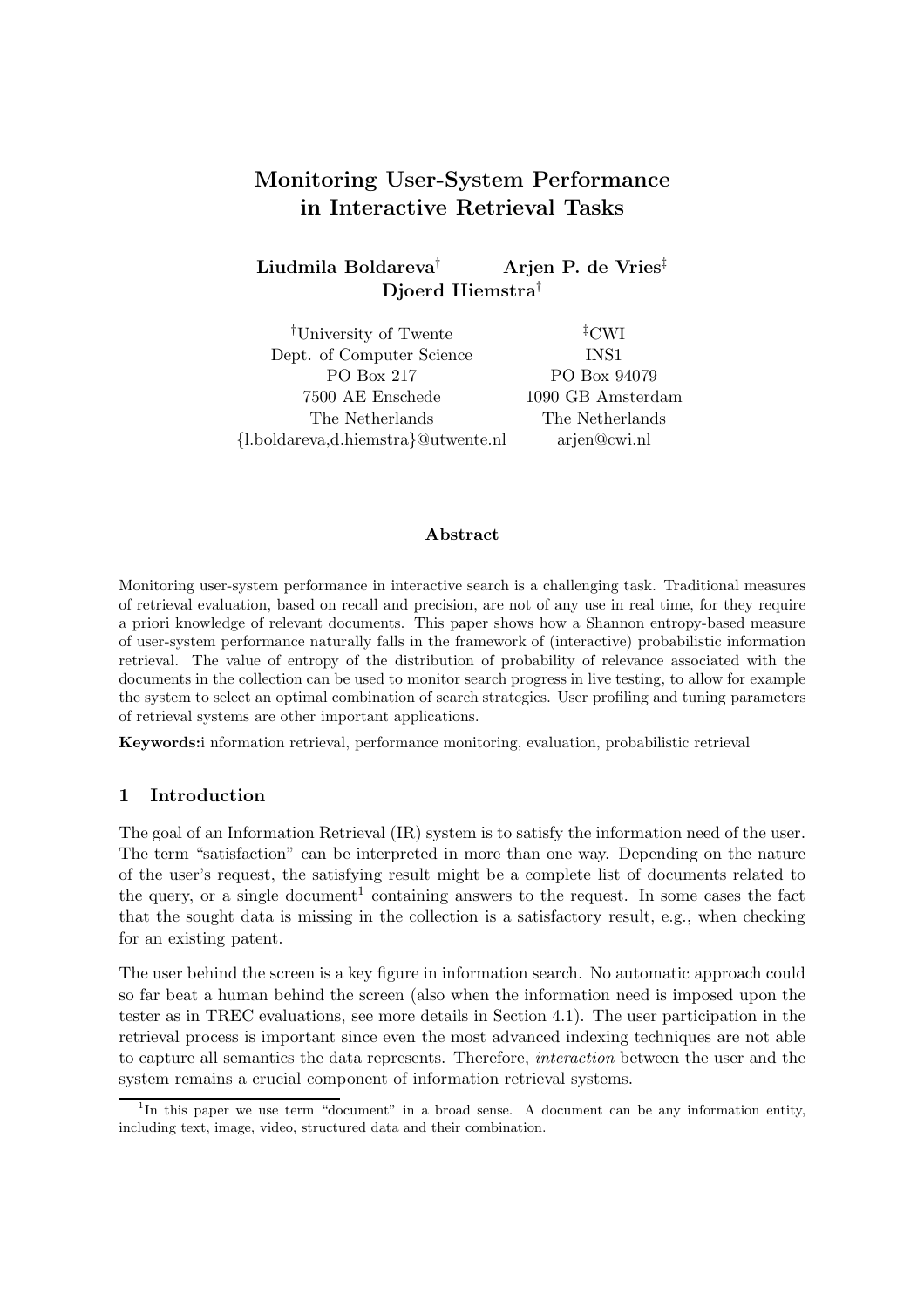An interactive retrieval system should make many decisions during a search session: what objects to show to the user in each iteration, what document representation to use, what collection to search or even whether to give up the search because no relevant answers (seem to) exist. In an environment with long-term learning, when past user input is deployed for system enhancement, it is important to sort out the motivated and successful users from those who randomly browse without particular information need, or without success.

Taking these decisions is only possible if the retrieval system has a means to reflect upon user-system performance. For this purpose, this paper proposes a measure to monitor usersystem performance. This measure should provide the basis for reasoning about the *state* of the search process before and after each iteration, and before and after a search session.

Since long, benchmarking information retrieval systems has measured retrieval effectiveness in recall and precision (Lesk & Salton, 1968), or a function of those. These are good performance indicators because they intuitively relate to the expected level of user satisfaction. Unfortunately however, computing precision and recall requires knowledge of the relevant set. So, it cannot be used for monitoring the retrieval process, for, if this information were available, we would not be searching!

This paper suggests to relate a user-system performance measure to the user's success at achieving (in cooperation with the system) search convergence: i.e., directing the search process through consistent feedback to zoom in upon a specific subset of documents in the collection (hopefully coinciding with the relevant set). In a probabilistic retrieval framework a measure based on Shannon entropy is very convenient for monitoring user-system performance during retrieval sessions. Using entropy as a measure for this purpose does not require knowledge of the relevant subset of documents in the collection, wchich allows for a passive measurement of user-system performance. The approach is applicable for any system based on the probabilistic retrieval framework to information retrieval. We give experimental evidence that it is a useful measure for a number of applications in information retrieval system design. The experiments further demonstrate that, in practice, the performance captured by our measure during interactive search sessions correlates with the performance indicated by a precision-recall based measure — mean average precision.

The paper is further organized as follows. The next section reviews briefly the principles underlying a probabilistic approach to information retrieval, and introduce Shannon's entropy and its applications in statistical modeling. Section 3 shows how (the change in) entropy can be used for monitoring of user-system performance, supported by experiment results. The merits of using entropy as the basis for our performance indicator are discussed in Section 5.

## 2 Background

#### 2.1 Probabilistic framework in retrieval

A probabilistic model for retrieval predicts the set of documents relevant to the user's information need, based upon their request, possibly accompanied by relevance feedback, and the data representation in the storage (also called indexing). By using Bayes' rule the problem is stated as estimating for each document the probability of relevance  $P(T)$ , given the query Q, user feedback F and data organisation I (Robertson, 1977; Robertson et al., 1981; Cox et al., 2000; Vasconcelos & Lippman, 2000). We write it down in the following iterative form:

$$
P(T) \simeq P(T|Q, F, I) = \frac{P(T)P(Q, F, I|T)}{P(Q, F, I)}
$$
\n(1)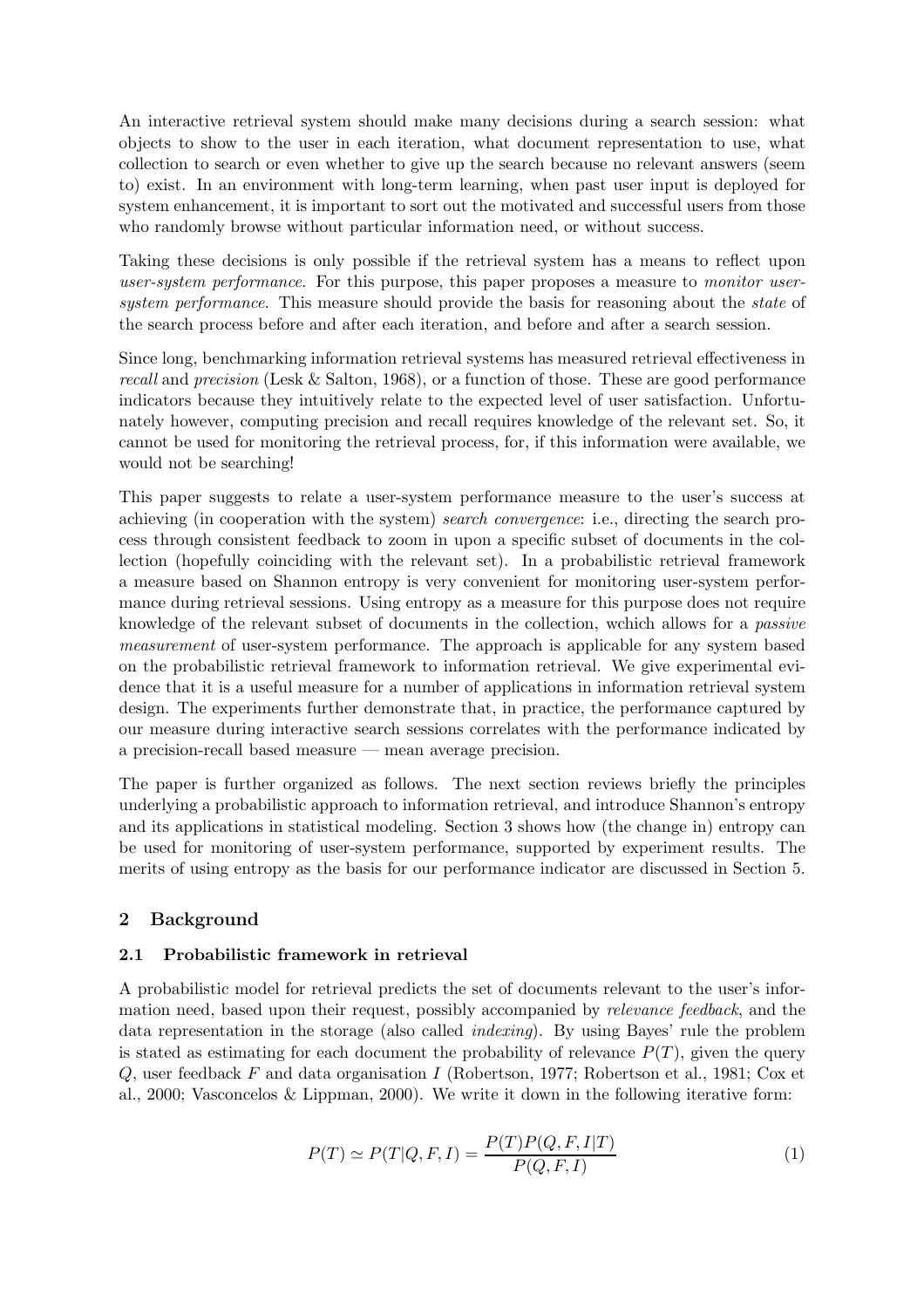where under certain assumptions, the second term in the numerator,  $P(Q, F, I|T)$ , can be further decomposed into (easier to compute) conditional expressions.

Many approaches exist to estimate  $P(T)$ ; but details of specific retrieval models and their parameter estimation are not important for our purpose here. What is crucial however, is the fact that in a probabilistic framework, the returned documents are ranked according to their (conditional) probability of relevance. The shape of this probability distribution depends on the following conditions, corresponding respectively to random variables  $Q, F, I$  and  $T$  (from  $Eq. (1)$ :

- 1. The request posted by the user. With some certainty this request represents the user's information need. We do not know how good this representation is, but we assume that the user is reasonable in his or her query formulation and feedback. In an interactive setting, user input indicates relevance of documents augmenting the original request with feedback.
- 2. The current document representation in the storage. This is often a static component of the model.
- 3. Prior information about relevance of documents in the collection regardless the actual user request.

#### 2.2 Entropy: a reminder

The notion of *entropy* as a measure of uncertainty in a system comes from Information theory. Shannon (1948) defined the entropy in a system with  $n$  possible states, with associated probabilities  $p_i$ , as follows:

$$
H = -\sum_{i=1}^{n} p_i \log(p_i)
$$
\n(2)

In the absence of constraints and input signals, a uniform distribution for  $p_i$  yields the largest value for  $H$ . When partial information is introduced into the system (e.g., in the IR case, such partial information could be user's query or relevance feedback), the knowledge of the most probable state of the system changes. The Principle of Maximum Entropy (MaxEnt) predicts that in the new state of the system the entropy takes again the largest achievable value. So, when following the MaxEnt principle, the parameters of the distribution of  $p_i$  are estimated by finding a (constrained) extremum through maximising Eq. (2). The idea originates from the observation that a mechanical system tends to take a state such that the probability distribution of its phase space has maximal entropy. It has been used for the estimation of (probabilistic) model parameters in many different domains beyond its original application in physics, including speech recognition and natural language processing.

Previous work in IR research applied the MaxEnt principle for the estimation of (conditional) probability of relevance that yields the document ranking in the probabilistic framework (Cooper, 1983; Kantor, 1984). Conditions  $(1)$ – $(3)$  given in the previous section, specify the set of constraints for solving the maximisation problem for the Information Retrieval domain. These constraints were first identified by Kantor (1984), and later generalised by Greiff and Ponte (2000). Greiff and Ponte have proved that both the Binary Independence Model by (Robertson & Sparck-Jones, 1977) and the Combination Match Model (Croft & Harper, 1979) can be derived from the MaxEnt principle.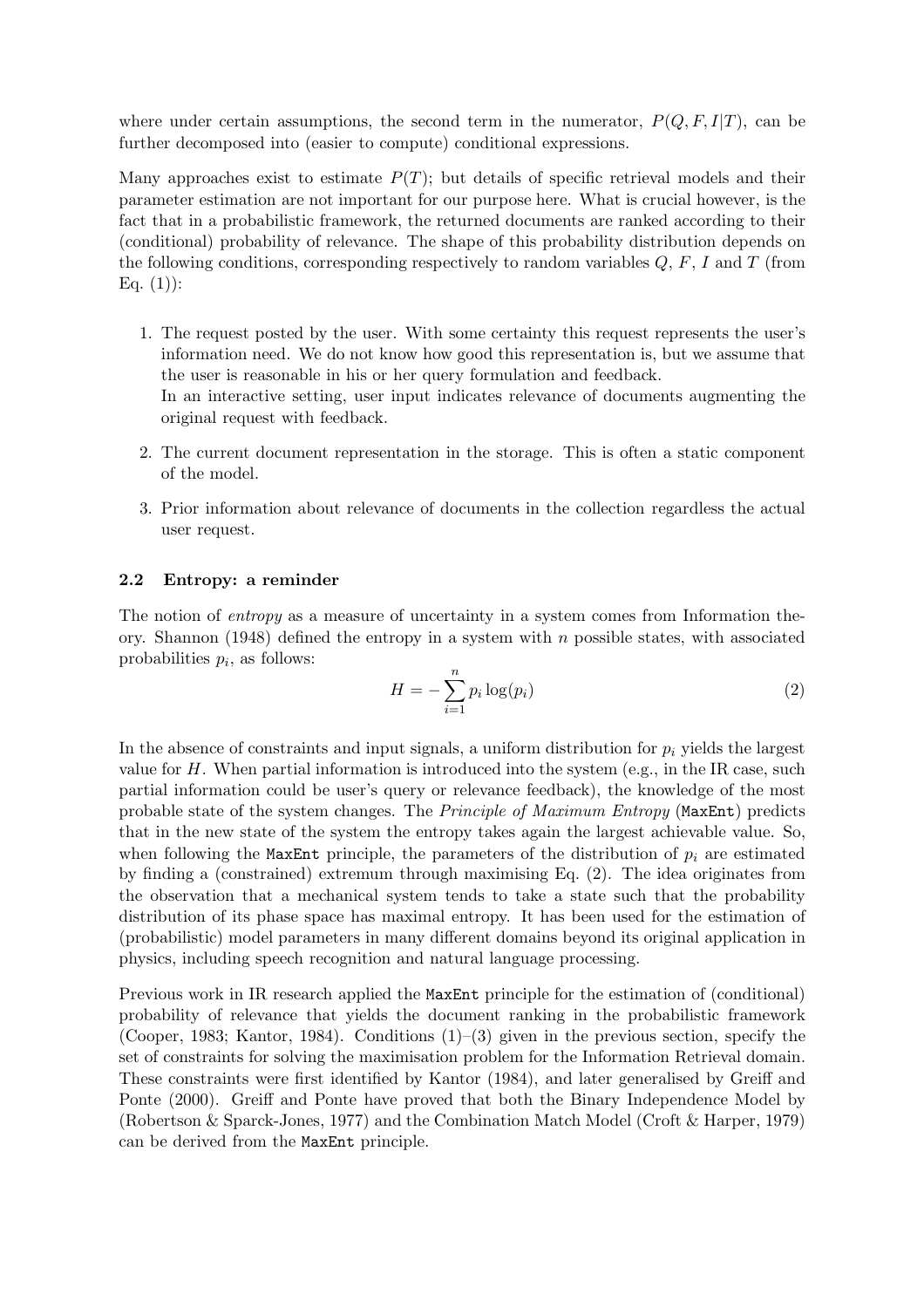### 3 Entropy in Interactive Search

The aim of this paper is to demonstrate that the entropy of a probabilistic system has a natural role as indicator of user-system performance. During interactive retrieval the system learns from a user based on his or her feedback. In a probabilistic retrieval system, processing the user feedback leads to the increase of probability of relevance of those documents that might interest the user. Consequently, the goal of a retrieval system is to reach, or to converge to, such a state that the probability mass is concentrated on (few) relevant documents, leaving an essentially small (or zero) amount of the mass spread over the remaining non-relevant documents. Assuming that the document collection contains correct answers to a user query, search convergence can be expected to match the user identification of relevant items; otherwise, the user would give feedback that diverges from the current state. Conversely, when several users experiment with the same retrieval system and search task, the entropy in the final state of the search session can be associated with the ability of the user to give consistent relevance feedback.

The argument for suitability of entropy as performance indicator can now be given as follows. Assuming consistent user feedback, search is not very likely to converge unless the results satisfy the user's information need. When convergence is reached, the retrieved result set (ranked in accordance with the probability distribution) is thus likely to contain mostly relevant documents. Simultaneously, when search converges, entropy has decreased to a small value: H equals 0 when all documents but one have zero probability of relevance, i.e., the system becomes fully decided.

Summarising the previous discussion, we hypothesise that the entropy  $H$  of a probabilistic retrieval system correlates with the quality of:

- − the system performance,
- − the user who is behind the system,
- − and the current progress in retrieval.

The absolute value of  $H$  is however only of limited use. First, it is determined (among other factors) by the number of elements in the collection. Second, it is possible to get sporadic low entropy in the data, not related to (desired) peaks in the distribution (see e.g., line with dots in Fig. 1).

For our goal of monitoring user-system performance it seems sufficient to observe how entropy of the system changes. We therefore propose to measure the *change in entropy* at  $i^{\text{th}}$  iteration, denoted  $\Delta_H^i$ .

$$
\Delta_H^i = H_i - H_{i-1}.
$$

Like H itself,  $\Delta_H$  is easy to track in the ranking process of a probabilistic retrieval system.

Observing  $\Delta_H$  during interactive search allows to draw conclusions about the state of the process. When entropy decreases consistently at each iteration, we expect that the user's interaction with the system results in sharpening peaks in the distribution of  $P(T)$ . The larger the (consistent) decrease in the value of  $H$ , the better the system distinguishes between (partially) relevant documents and the rest. A descrease that is not supported by further iterations however should be considered coincidental, and does not indicate meaningful progress in the search.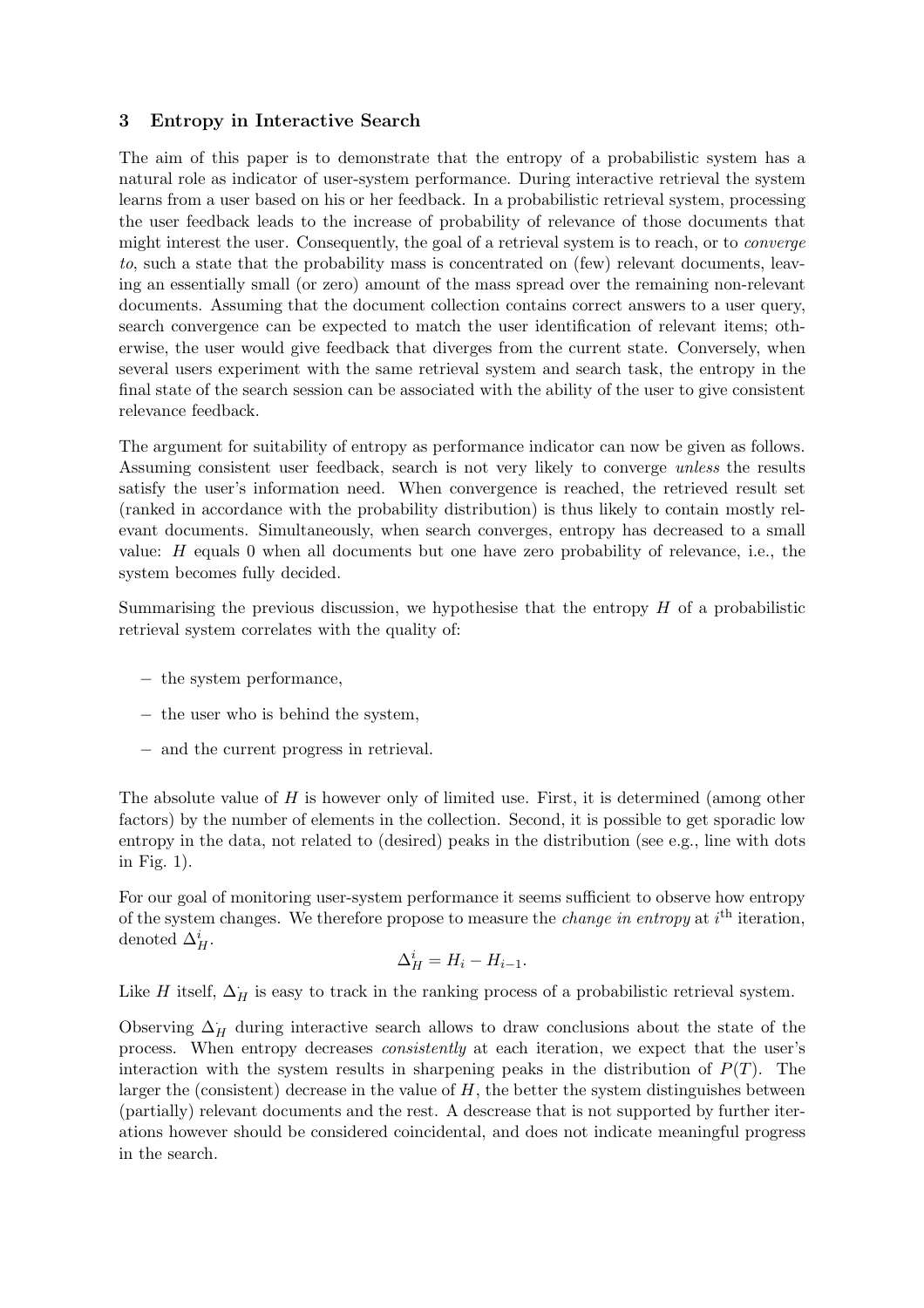Note that at the beginning of a retrieval session, due to the new input from the user, the entropy is likely to decrease regardless the quality of the user feedback. In Fig. 1 the curves correspond to two types of feedback given by the user. The solid line with dots corresponds to the feedback created by random number generator. The other line denoted as "consistent user feedback" is an example from semi-automatic experiments, where the "user", as stated, gives feedback consistent with the information need. The initial drop in entropy value for the random case is not maintained by the subsequent iterations.



Figure 1: Plots for arbitrary feedback distributed as in real search session vs. consistent feedback from experiments

#### 4 Experiments

To support our considerations about the importance of entropy, we analysed experiments performed on TREC Video interactive search task (see also (Voorhees & Buckland, 2003)). An interactive set-up is perfectly suited for search and retrieval of visual data, for a number of reasons. First, indexing of video data is still far from optimal. Capturing content of an image or a video-clip has advanced in its best to a two-step process: labeling a training set by humans, followed by the application of machine learning techniques to propagate to the whole collection. Fully automatic methods for multimedia retrieval are way behind the progress made in the textual domain. Thus, the user input to the search is indispensable. Second, providing a good query or visual example might be a problem on its own, while expressing the visual aspects in the user information need through feedback is quite convenient. Finally, visual data is particularly suited for interaction. Judging the relevance of an image takes a fraction of a second, while assessing a piece of text requires at least reading part of the results; even if only scanning the text for presence of (highlighted) query words.

The aim of the experiments presented here is:

- − To show that entropy change gives information about search success;
- − To demonstrate the relationship between the change in entropy and convergence of search to a set of (mostly relevant) documents.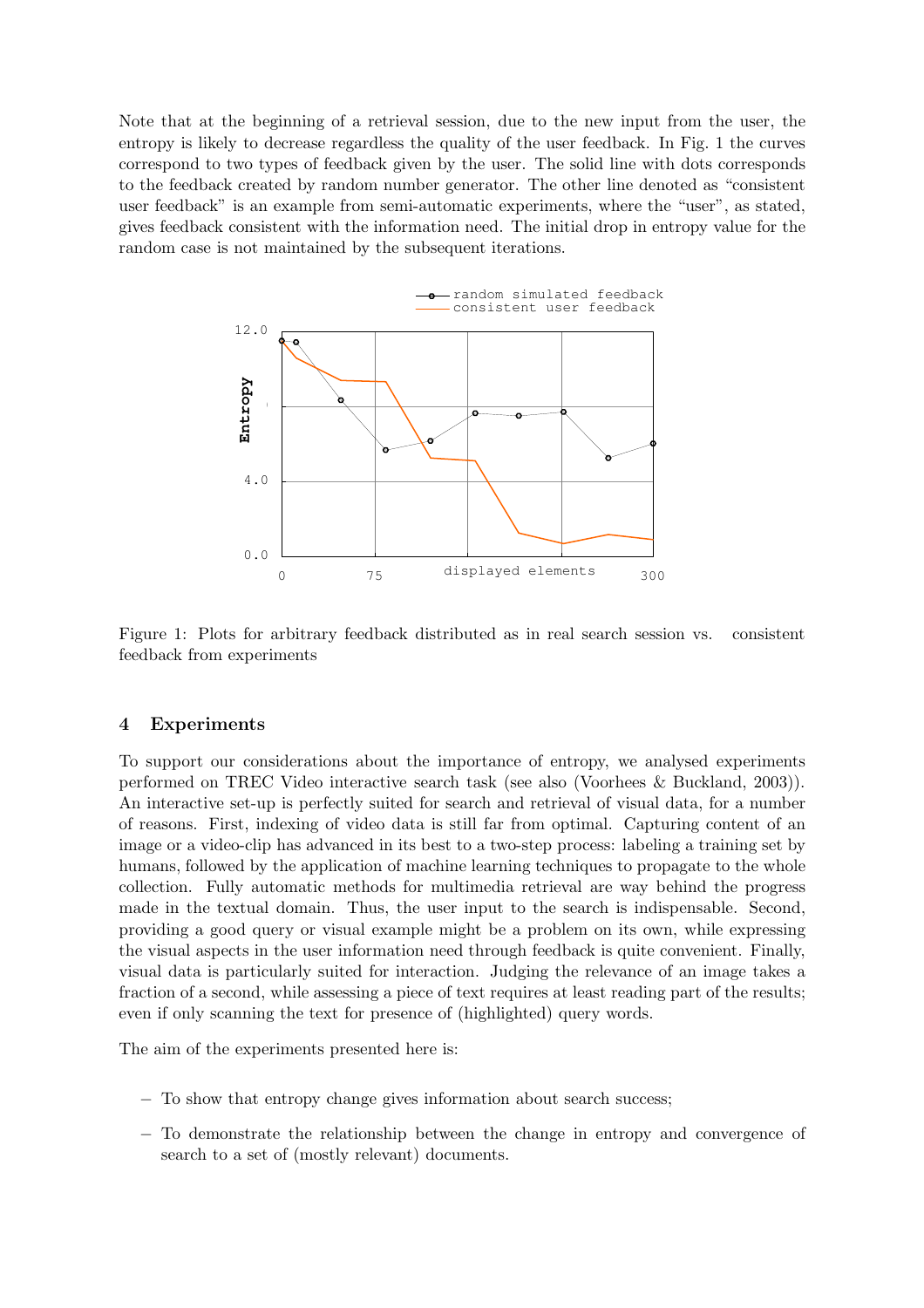#### 4.1 Interactive Experiment Setup

We use video data provided by TREC in the framework of TREC Video workshop (TRECVID). The videos are divided into shots, and from each shot a key frame is extracted. Visual similarity between the key-frames is computed using a generative probabilistic retrieval model (see for details (Westerveld et al., 2003)). The probabilistic approach used for indexing and retrieval has been described in (Boldareva et al., 2003). Text from the search topic descriptions as well as speech transcripts of example videos is combined with visual similarities between key-frames to contribute to the probability distribution  $P(T)$  used for ranking, along with the relevance feedback. We developed several ways to perform display update, i.e., composing new set of images to be presented to the user for relevance feedback. Mean average precision (MAP) was used as a measure to user's satisfaction. To calculate average precision for one search session, precision for each retrieved relevant document is calculated, and then the average is taken. For all search tasks of TREC, a mean value is taken to produce a single number – MAP.

In the first series of experiments, referred to as semi-automatic, user input has been simulated by using relevance judgements available from TREC assessors, making up in this way for a "generic user". In a second series of experiments, the live experiments, the TRECVID 2003 search topics have been performed by real users. The testers were free to browse the collection, and relied on their own notion of relevance. We found high agreement between real users' feedback and the TREC relevance judgements (average among users 75%), so our semiautomatic experiments can be considered a good approximation to real life (see (Voorhees, 2000) for an analysis of agreement between TREC assessors). The goal of the semi-automatic setup has been to find the best combination of search strategies in our probabilistic framework.

## 4.2 Semi-automatic experiments

The semi-automatic experiments have been performed on a subset of the TRECVID collection, to achieve a larger proportion of relevant documents (half of the key frames was relevant to at least one of 25 topics, with the average of 2% per topic).

We calculated MAP based on the ranking produced by the modelled distribution  $P(T)$ , every three iterations. Recall that MAP serves to model user satisfaction. For the same iterations we computed the value of entropy. Example plots for two search methods (averaged over 25 search queries) can be found in Fig. 2. A similar dependency between the two measures is observed for other set-ups. To make explicit how well the change of entropy predicts MAP, we computed the correlation coefficient between the decrease in entropy and increase in mean average precision. The correlation estimate varied between 0.79 and 0.99 for different set-ups, with the overall value of 0.85. This strong correlation between change in entropy and MAP provides statistical evidence that the change in entropy serves indeed as a suitable indicator of search progress.

To emulate another situation in which we would like to use the change in entropy for monitoring user-system performance, we performed the following semi-automated experiment: during a session, the search topic was changed, but the feedback related to earlier topics, was not forgotten. The setup was repeated for different search strategies. In addition, we switched between "easy" topics (those that had proportion up to 7–10% of relevant items) and the "hard" ones that counted a meager amount  $(0.5-0.2\%)$  of relevant examples. The summary of the experiment is plotted in Fig. 3. The change in user's perception is clearly reflected by the dynamics of entropy change. We conclude that it should be possible by tracking the changes in entropy to identify when users change their search strategy, or even, as shown here, change the search target in their mind.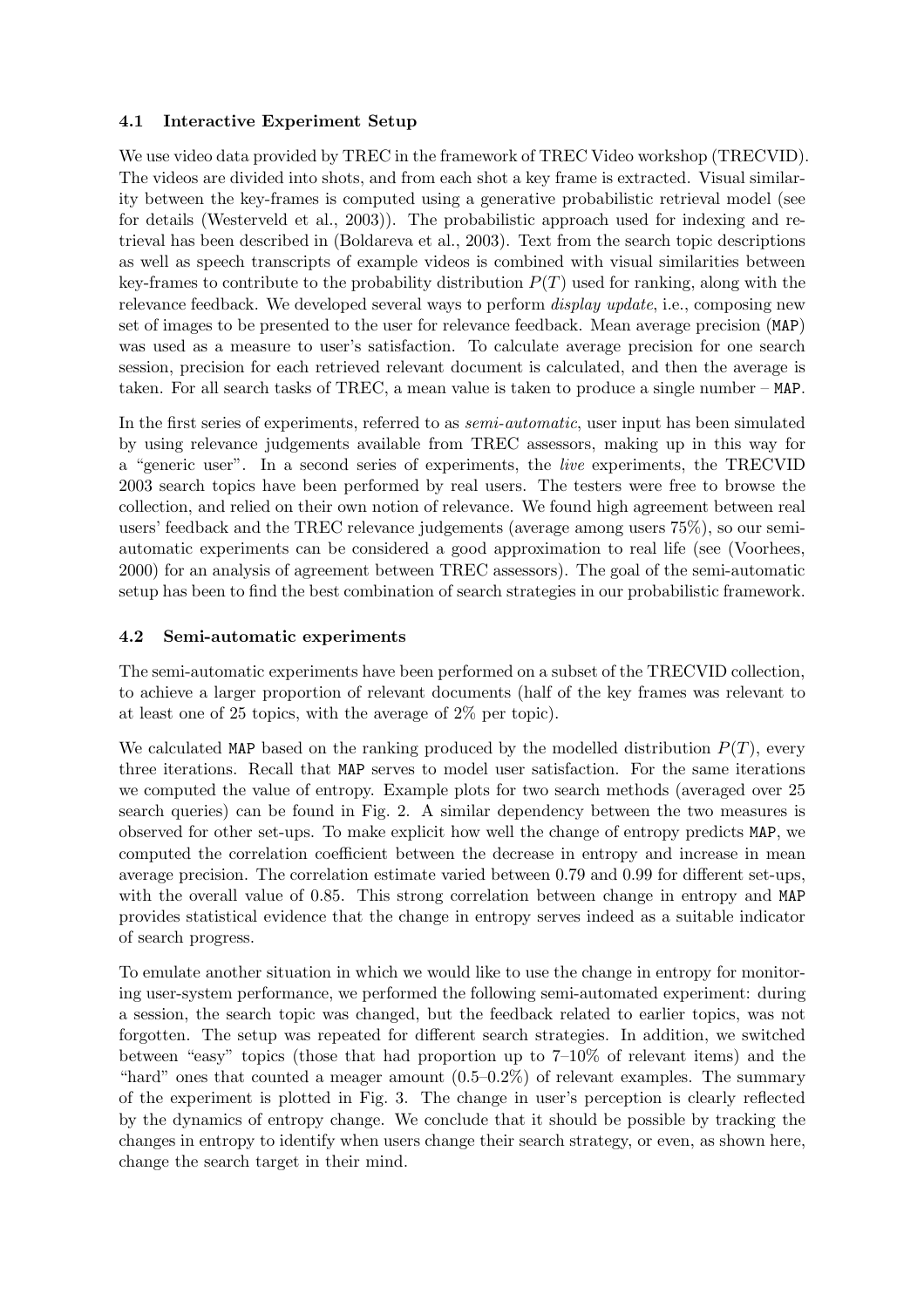

Figure 2: Average precision (a) and corresponding entropy (b) value for two methods, correlation between increments shown in (b).



Figure 3: Changing the goal during one search session. Grid-lines correspond to the moments of switching.

#### 4.3 Live experiments

For search experiments with real users there were 2 groups of 3 students to test systems A, B and C on 24 search tasks. For a group, each system was tested by three different users, and, in turn, each user had 8 topics from each system to test ("Latin square" experiment design). No user had to perform the same search task twice. The positive feedback from the user was added to the query, and the next screen consisted of nearest neighbours of the positive visual examples.

All users did their best to keep consistent feedback, and the search task description was available at any moment during the search. However, errors and glitches in feedback caused by human factor were unavoidable.

The TREC evaluation guidelines required that each tester performed all search topics. Because we wanted to submit our best results, we attempted to identify from each group those users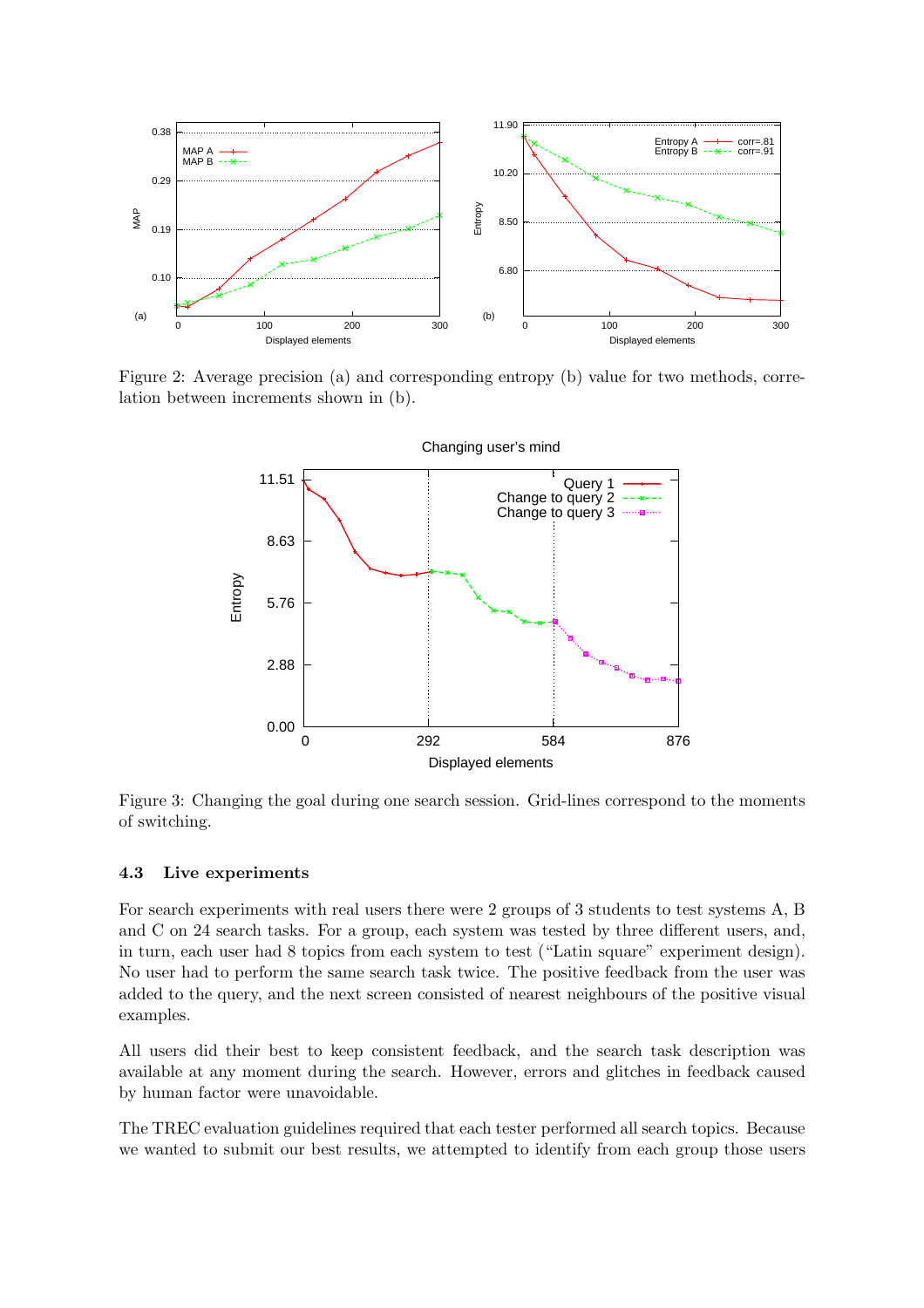that were overall most efficient. Following the reasoning explained before, we predicted that our "best" users should have reached the system state with the lowest entropy value at the end of each search session. The number of times that each user turned out as best with respect to the final entropy value was chosen as the criterion for selection whose search results would be part of our submitted interactive run.

The search results of more efficient users (group II) and less efficient users (group I) were then re-combined to make 3 Systems: A, B, or C, in accordance with TREC requirement. For each system a standard evaluation measure (MAP) was available later. Table 1 contains numbers for the entropy-based score and corresponding mean average precision for the two groups I and II, and two systems B and C (since system A used randomised search strategy, it was not taken into account when calculating scores). Note that the selection into group II has been made based on the data available at submission time, which did not include the knowledge of the relevance sets. In Table 2 the TREC requirement is abandoned, and the search results for evaluation are selected for each topic individually. Analogously, the search outcomes were re-combined into two groups based on per-topic efficiency with respect to the entropy, namely, less efficient group III versus more efficient group IV. The resulting difference between the groups is even more convincing.

| System | Entropy-            | MAP   |     | System   | Entropy-    | MAP   |
|--------|---------------------|-------|-----|----------|-------------|-------|
|        | Group I based score | value |     | Group II | based score | value |
| $B-I$  |                     | 0.204 | VS. | B-II     | 13          | 0.214 |
| $C-I$  |                     | 0.243 | VS. | C-II     |             | 0.245 |

| Table 1: Entropy-based scores and performance figures for real users in TREC, grouped by |  |  |  |  |
|------------------------------------------------------------------------------------------|--|--|--|--|
| the system types B, C based on overall efficiency of users                               |  |  |  |  |

| System    | Entropy-    | MAP   |     | System   | Entropy-    | MAP   |
|-----------|-------------|-------|-----|----------|-------------|-------|
| Group III | based score | value |     | Group IV | based score | value |
| $B-III$   |             | 0.199 | VS. | B–IV     | 24          | 0.218 |
| $C=III$   |             | 0.234 | VS. | $C=IV$   | 24          | 0.255 |

Table 2: Entropy-based scores and performance figures for real users in TREC, grouped by the system type B, C based on per-topic efficiency of users

#### 5 Discussion

We showed that our entropy-based method is a useful tool to measure search success. Using experiments on TREC video data, we showed that entropy can be used in three main contexts:

- − To evaluate differences of performance when tweaking parameters of retrieval system without changing the model constraints.
- − To classify users based on the (in-)consistency in his or her search behaviour.
- − To track the user-system progress in real-time. The entropy change bears information about effectiveness of current search strategy.

The results have demonstrated that entropy change strongly correlates with a change in mean average precision. When the increase of entropy tends to zero, this is an indication that the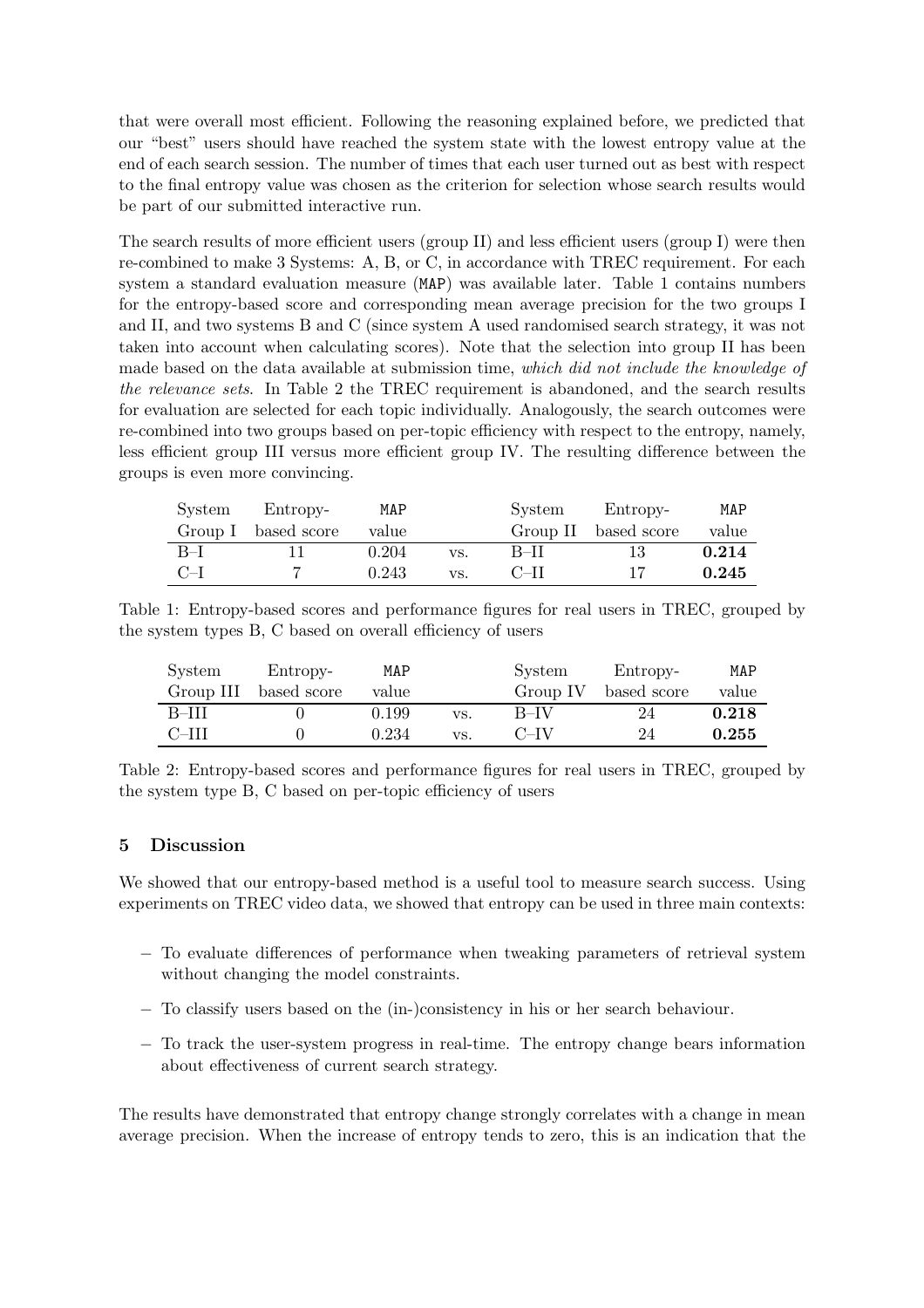user transfered to the system maximal knowledge about his or her information need, and further improvement of the search results is unlikely.

What we can measure is how well a system reacts to (consistent) user feedback. This allows a system to reflect upon its own operation, and explain to the user whether it can "make sense" out of the user feedback. This is a very desirable property, as such a dialogue between user and system can significantly improve the user's feeling of being in control. And, giving the user sense that they are in charge of the system is one of Shneiderman's "Eight Golden Rules of Interface design" that make a satisfied user (Shneiderman, 1998).

The second result has two applications. First, it allows a posteriori selection of more efficient users in test environment, such that their input can then be introduced into the retrieval model, contributing to "long-term learning from user interaction". Second, it enables "onthe-fly" detection of those cases when the user's information need cannot be satisfied in the collection, or at least not by this combination of user and retrieval system. In this case certain steps can be taken during the search to resolve this situation.

The third item motivates further research in the application of this measure for dynamically adjusting the search strategy to the observed user behaviour. In many cases, the best search performance is achieved by a combination of search strategies, especially in multimedia search. The monitoring of user-system performance with measure  $\Delta_H^+$  allows the system to adapt its behaviour to the situation encountered in real time. Based on change of entropy, it can detect when the retrieval strategy is no longer productive and should be changed: e.g., to move away from a localised search that "got stuck", by starting a fresh (global) session. For instance, when a text query in a video retrieval task does not result in any measurable convergence in the usersystem cooperation, it is reasonable to sample the whole data collection, gradually moving to a nearest neighbour strategy using visual similarity, for the refined set of relevant documents. Ultimately the system can point out to the user that the feedback seems inconsistent regarding current data organisation, so there may be no answers to his or her query.

To sum up, our usage of entropy as a performance indicator in interactive IR has the following attractive properties:

- − it does not depend upon knowledge of the relevant documents;
- − its computation is inexpensive;
- − and, therefore, it allows for a timely response to "troubling symptoms" in the interaction.

Measuring the dynamics of entropy provides a key component to turn the interaction between user and system in interactive information retrieval into a true dialogue!

#### References

- Boldareva, L., Hiemstra, D., & Jonker, W. (2003). Relevance feedback in probabilistic multimedia retrieval. In DELOS-NSF workshop on multimedia contents in digital libraries. http://www.music.tuc.gr/MDL/.
- Cooper, W. (1983). Exploiting the maximum entropy principle to increase retrieval effectiveness. Journal of the American Society for Information Science, 34(1), 31–39.
- Cox, I. J., Miller, M. L., Minka, T. P., Papathomas, T. V., & Yianilos, P. N. (2000). The bayesian image retrieval system, PicHunter: Theory, implementation, and psychophysical experiments. IEEE Tran. On Image Processing, 9(1), 20-37.